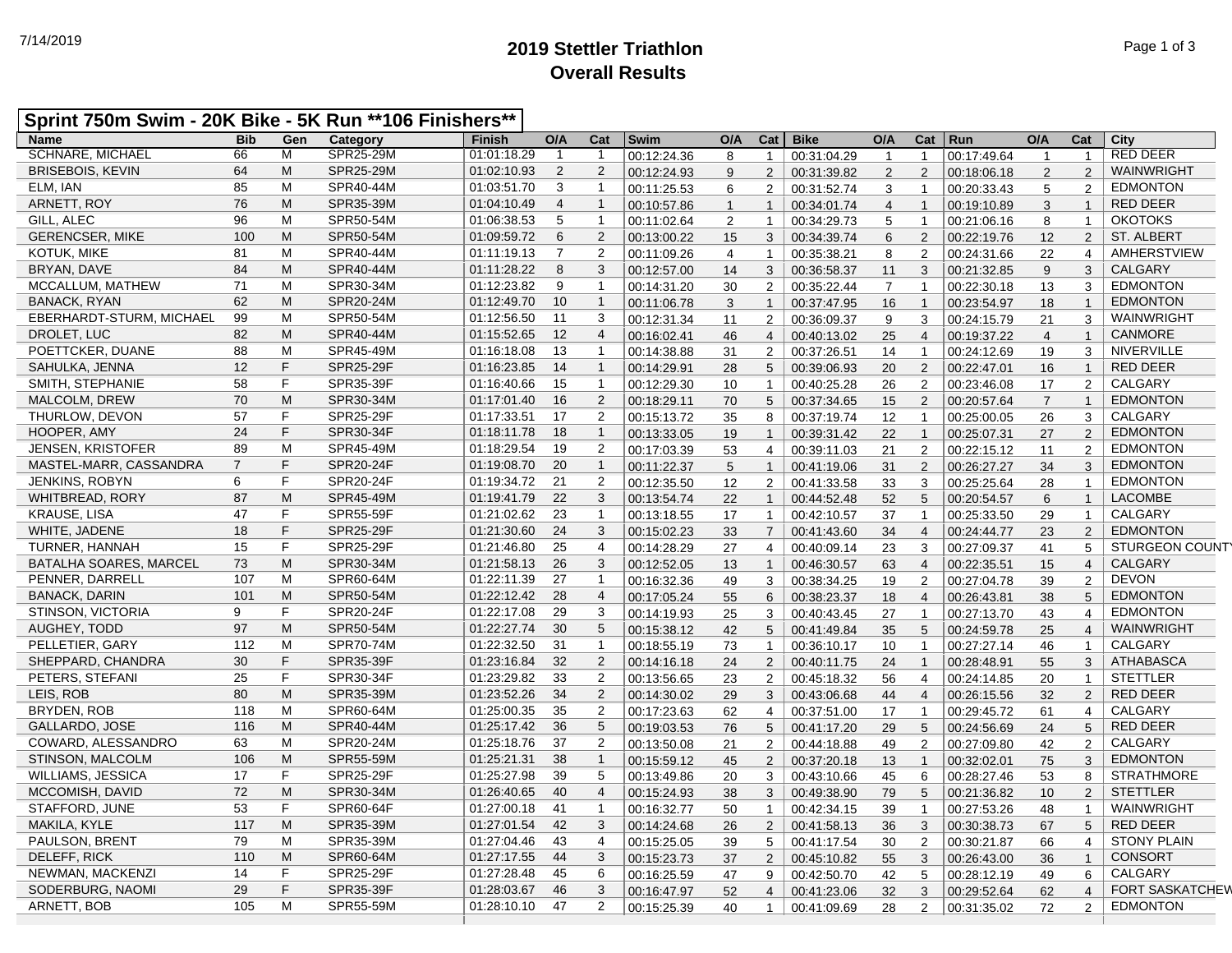## **2019 Stettler Triathlon** 7/14/2019 Page 2 of 3 **Overall Results**

## **Sprint 750m Swim - 20K Bike - 5K Run \*\*106 Finishers\*\***

| <b>Name</b>               | <b>Bib</b> | Gen         | Category         | Finish      | O/A | Cat            | Swim        | O/A            | Cat            | <b>Bike</b> | O/A | Cat            | Run         | O/A | Cat            | City                   |
|---------------------------|------------|-------------|------------------|-------------|-----|----------------|-------------|----------------|----------------|-------------|-----|----------------|-------------|-----|----------------|------------------------|
| ROLLHEISER, PAMELA        | 42         | F           | <b>SPR50-54F</b> | 01:28:23.33 | 48  | -1             | 00:18:12.12 | 66             | $\mathbf{1}$   | 00:42:50.56 | 41  | $\mathbf{1}$   | 00:27:20.65 | 45  | -1             | <b>LLOYDMINSTER</b>    |
| STEWART, RYAN             | 65         | M           | <b>SPR25-29M</b> | 01:28:34.30 | 49  | 3              | 00:17:06.21 | 57             | 3              | 00:45:29.11 | 58  | 3              | 00:25:58.98 | 31  | 3              | <b>LAKE COUNTRY</b>    |
| MACDONALD, REESE          | 26         | F           | SPR30-34F        | 01:29:08.70 | 50  | 3              | 00:17:56.06 | 63             | $\overline{4}$ | 00:43:29.04 | 47  | $\overline{2}$ | 00:27:43.60 | 47  | 3              | CALGARY                |
| DORN, AMY                 | 20         | F           | <b>SPR25-29F</b> | 01:29:22.35 | 51  | $\overline{7}$ | 00:13:03.99 | 16             | $\mathbf{1}$   | 00:47:52.41 | 69  | $\overline{7}$ | 00:28:25.95 | 52  | $\overline{7}$ | <b>STETTLER</b>        |
| REID, EVAN                | 74         | M           | SPR30-34M        | 01:29:26.98 | 52  | 5              | 00:17:16.81 | 60             | $\overline{4}$ | 00:42:49.53 | 40  | 3              | 00:29:20.64 | 58  | 5              | WAINWRIGHT             |
| <b>FAST, NICOLE</b>       | 23         | F           | SPR30-34F        | 01:29:30.32 | 53  | $\overline{4}$ | 00:15:49.51 | 43             | 3              | 00:44:51.23 | 51  | 3              | 00:28:49.58 | 56  | $\overline{4}$ | <b>EDMONTON</b>        |
| HOOPER, TODD              | 95         | M           | SPR45-49M        | 01:30:09.65 | 54  | $\overline{4}$ | 00:18:00.66 | 65             | 6              | 00:45:33.61 | 59  | 6              | 00:26:35.38 | 35  | 5              | <b>LETHBRIDGE</b>      |
| VAN HEE, HEIDI            | 38         | F           | <b>SPR45-49F</b> | 01:30:43.31 | 55  | $\overline{1}$ | 00:17:23.46 | 61             | $\mathbf{1}$   | 00:45:03.44 | 53  | 2              | 00:28:16.41 | 51  | $\mathbf{1}$   | <b>CALGARY</b>         |
| ROLLHEISER, NATHAN        | 93         | M           | SPR45-49M        | 01:30:44.30 | 56  | 5              | 00:20:47.22 | 91             | 9              | 00:44:23.18 | 50  | 4              | 00:25:33.90 | 30  | $\overline{4}$ | <b>LLOYDMINSTER</b>    |
| <b>FRAYN, SHANNON</b>     | 39         | F           | <b>SPR45-49F</b> | 01:30:58.71 | 57  | 2              | 00:18:18.36 | 67             | 2              | 00:43:14.56 | 46  | $\overline{1}$ | 00:29:25.79 | 59  | 2              | LAC LA BICHE           |
| POTTER, JOHN              | 98         | M           | SPR50-54M        | 01:31:17.14 | 58  | 6              | 00:15:08.43 | 34             | $\overline{4}$ | 00:42:30.18 | 38  | 6              | 00:33:38.53 | 86  | $\overline{7}$ | <b>EDMONTON</b>        |
| WEISBECK, DEREK           | 90         | M           | SPR45-49M        | 01:33:30.94 | 59  | 6              | 00:15:27.64 | 41             | 3              | 00:43:29.31 | 48  | 3              | 00:34:33.99 | 89  | $\overline{7}$ | <b>EDMONTON</b>        |
| <b>BISSETT, KELSEY</b>    | 13         | F           | SPR25-29F        | 01:34:15.69 | 60  | 8              | 00:17:07.37 | 58             | 10             | 00:50:24.69 | 83  | 9              | 00:26:43.63 | 37  | $\overline{4}$ | <b>STETTLER</b>        |
| <b>BENEDICTSON, CINDY</b> | 48         | F           | <b>SPR55-59F</b> | 01:35:04.79 | 61  | 2              | 00:20:54.73 | 92             | $\overline{4}$ | 00:46:53.74 | 66  | 3              | 00:27:16.32 | 44  | 2              | <b>EDMONTON</b>        |
| <b>STURM, FREYA</b>       | 11         | $\mathsf F$ | SPR20-24F        | 01:35:35.75 | 62  | $\overline{4}$ | 00:16:33.19 | 51             | $\overline{4}$ | 00:46:48.64 | 64  | $\overline{4}$ | 00:32:13.92 | 77  | 5              | WAINWRIGHT             |
| <b>HARRISON, JILL</b>     | 31         | F           | SPR35-39F        | 01:35:39.44 | 63  | $\overline{4}$ | 00:19:43.55 | 80             | $\overline{7}$ | 00:45:40.86 | 60  | $\overline{4}$ | 00:30:15.03 | 64  | 5              | <b>RED DEER COUNTY</b> |
| <b>TESSIER, KEVIN</b>     | 67         | M           | SPR25-29M        | 01:35:46.25 | 64  | $\overline{4}$ | 00:21:07.13 | 94             | 5              | 00:46:26.39 | 62  | $\overline{4}$ | 00:28:12.73 | 50  | $\overline{4}$ | CALGARY                |
| MANLEY, JIM               | 102        | M           | <b>SPR55-59M</b> | 01:35:52.52 | 65  | 3              | 00:20:23.68 | 88             | $\overline{4}$ | 00:45:48.01 | 61  | 3              | 00:29:40.83 | 60  | $\mathbf{1}$   | <b>AIRDRIE</b>         |
| DALTON, DANIELLE          | 52         | F           | <b>SPR55-59F</b> | 01:36:10.48 | 66  | 3              | 00:16:27.95 | 48             | $\overline{2}$ | 00:49:21.55 | 76  | $\overline{4}$ | 00:30:20.98 | 65  | 3              | <b>EDMONTON</b>        |
| MUNSIE, TIM               | 77         | M           | SPR35-39M        | 01:36:21.21 | 67  | 5              | 00:20:04.69 | 84             | $\overline{7}$ | 00:49:10.24 | 73  | 5              | 00:27:06.28 | 40  | 3              | <b>MEDICINE HAT</b>    |
| DOUGHERTY, LOUISE         | 51         | F           | SPR55-59F        | 01:36:34.81 | 68  | $\overline{4}$ | 00:19:03.30 | 75             | 3              | 00:45:05.11 | 54  | 2              | 00:32:26.40 | 78  | 5              | CALGARY                |
| MCLEOD, AMANDA            | 8          | F.          | <b>SPR20-24F</b> | 01:36:59.47 | 69  | $\sqrt{5}$     | 00:19:01.11 | 74             | 6              | 00:51:32.15 | 86  | 6              | 00:26:26.21 | 33  | 2              | <b>OKOTOKS</b>         |
| BURFORD, MEAGHAN          | 27         | $\mathsf F$ | SPR35-39F        | 01:37:19.25 | 70  | 5              | 00:17:04.07 | 54             | 5              | 00:57:44.29 | 97  | $\overline{7}$ | 00:22:30.89 | 14  | $\mathbf 1$    | <b>MEDICINE HAT</b>    |
| <b>KNUDTSON, TED</b>      | 91         | M           | SPR45-49M        | 01:38:45.11 | 71  | $\overline{7}$ | 00:17:59.95 | 64             | 5              | 00:48:13.73 | 72  | $\overline{7}$ | 00:32:31.43 | 79  | 6              | CALGARY                |
| SMITH, ERNEST             | 111        | M           | SPR65-69M        | 01:38:51.02 | 72  | $\mathbf{1}$   | 00:17:13.68 | 59             | $\mathbf{1}$   | 00:47:02.87 | 67  | $\overline{1}$ | 00:34:34.47 | 90  | $\overline{1}$ | CALGARY                |
| YOUNGE, DEREK             | 113        | M           | <b>SPR75-79M</b> | 01:38:51.75 | 73  | $\overline{1}$ | 00:19:23.44 | 78             | $\mathbf{1}$   | 00:46:50.42 | 65  | $\overline{1}$ | 00:32:37.89 | 81  | $\overline{1}$ | <b>COCHRANE</b>        |
| <b>SWINTON, NIKKI</b>     | 43         | F           | <b>SPR50-54F</b> | 01:38:51.91 | 74  | 2              | 00:18:20.48 | 68             | 2              | 00:45:27.88 | 57  | $\overline{2}$ | 00:35:03.55 | 92  | 3              | <b>EDMONTON</b>        |
| <b>TESSIER, ANDREA</b>    | 16         | F.          | SPR25-29F        | 01:38:55.55 | 75  | 9              | 00:20:20.63 | 86             | 12             | 00:49:14.59 | 75  | 8              | 00:29:20.33 | 57  | 9              | <b>CALGARY</b>         |
| ROTH, SARAH               | 10         | F           | SPR20-24F        | 01:39:36.57 | 76  | 6              | 00:18:33.13 | 71             | 5              | 00:48:06.74 | 71  | 5              | 00:32:56.70 | 82  | 6              | <b>RED DEER</b>        |
| <b>KRAHN, ERWIN</b>       | 109        | M           | SPR60-64M        | 01:40:56.51 | 77  | $\overline{4}$ | 00:21:44.30 | 95             | 5              | 00:49:10.40 | 74  | $\overline{4}$ | 00:30:01.81 | 63  | 5              | <b>EDMONTON</b>        |
| MUIZNIEKS, MAX            | 78         | M           | SPR35-39M        | 01:41:10.87 | 78  | 6              | 00:19:45.01 | 81             | 6              | 00:49:39.27 | 80  | 6              | 00:31:46.59 | 74  | 6              | CALGARY                |
| SHILLINGTON, JULIE        | 34         | F           | <b>SPR40-44F</b> | 01:41:46.82 | 79  | $\mathbf{1}$   | 00:17:05.98 | 56             | $\mathbf{1}$   | 00:50:50.18 | 85  | 2              | 00:33:50.66 | 87  | $\overline{2}$ | <b>CALGARY</b>         |
| FRIESEN, CORINNE          | 19         | F           | SPR25-29F        | 01:42:31.11 | 80  | 10             | 00:14:42.49 | 32             | 6              | 00:56:29.64 | 96  | 11             | 00:31:18.98 | 70  | 10             | <b>OLDS</b>            |
| <b>MANNING, ROSS</b>      | 108        | M           | SPR60-64M        | 01:42:49.88 | 81  | 5              | 00:12:10.56 | $\overline{7}$ | $\mathbf{1}$   | 01:01:58.01 | 100 | 5              | 00:28:41.31 | 54  | 3              | CALGARY                |
| FALKENBERG, GARY          | 114        | M           | SPR75-79M        | 01:43:05.88 | 82  | $\overline{2}$ | 00:20:30.33 | 89             | $\overline{2}$ | 00:49:36.62 | 78  | 2              | 00:32:58.93 | 83  | $\overline{2}$ | MILLET                 |
| MURPHY, ANITA             | 44         | F           | <b>SPR50-54F</b> | 01:43:55.25 | 83  | 3              | 00:22:26.04 | 96             | $\mathbf{3}$   | 00:50:03.88 | 82  | 3              | 00:31:25.33 | 71  | $\overline{2}$ | <b>SHERWOOD PARK</b>   |
| SIEVER, ROSEMARIE         | 40         | F           | <b>SPR45-49F</b> | 01:44:46.62 | 84  | 3              | 00:19:57.75 | 83             | 3              | 00:50:30.54 | 84  | 3              | 00:34:18.33 | 88  | 3              | <b>EDMONTON</b>        |
| <b>WESTLING, MELISSA</b>  | 21         | F.          | <b>SPR25-29F</b> | 01:45:09.00 | 85  | 11             | 00:18:42.66 | 72             | 11             | 00:54:13.29 | 93  | 10             | 00:32:13.05 | 76  | 11             | <b>CLIVE</b>           |
| GARDINER, MARTINA         | 33         | F           | <b>SPR40-44F</b> | 01:45:18.48 | 86  | 2              | 00:20:20.63 | 87             | $\overline{2}$ | 00:48:05.89 | 70  | $\overline{1}$ | 00:36:51.96 | 94  | 3              | <b>EDMONTON</b>        |
| <b>BRITTON, KIM</b>       | 41         | M           | SPR50-54M        | 01:45:22.36 | 87  | $\overline{7}$ | 00:24:29.26 | 104            | $\overline{7}$ | 00:49:57.98 | 81  | $\overline{7}$ | 00:30:55.12 | 68  | 6              | <b>FORT MCMURRAY</b>   |
| <b>BISSETT, WINNIE</b>    | 49         | F           | SPR55-59F        | 01:46:30.36 | 88  | 5              | 00:22:58.23 | 98             | 5              | 00:51:47.73 | 88  | 5              | 00:31:44.40 | 73  | $\overline{4}$ | <b>STETTLER</b>        |
| <b>HANWELL, ROBERT</b>    | 103        | M           | SPR55-59M        | 01:46:32.21 | 89  | $\overline{4}$ | 00:19:30.12 | 79             | 3              | 00:53:52.13 | 92  | 5              | 00:33:09.96 | 84  | $\overline{4}$ | CALGARY                |
| ROMANIUK, RICHELLE        | 28         | F           | SPR35-39F        | 01:47:46.01 | 90  | 6              | 00:18:21.05 | 69             | 6              | 00:55:54.62 | 94  | 6              | 00:33:30.34 | 85  | 6              | <b>CONSORT</b>         |
| <b>BRUS, ROBBIE</b>       | 68         | M           | SPR25-29M        | 01:47:50.77 | 91  | 5              | 00:20:43.53 | 90             | $\overline{4}$ | 00:49:27.38 | 77  | 5              | 00:37:39.86 | 96  | 5              | <b>CALGARY</b>         |
| <b>BLAHUT, DARYL</b>      | 104        | M           | SPR55-59M        | 01:49:17.68 | 92  | 5              | 00:20:58.42 | 93             | 5              | 00:53:36.27 | 91  | 4              | 00:34:42.99 | 91  | 5              | CALGARY                |
| LACHOWSKY, CHRIS          | 94         | M           | SPR45-49M        | 01:49:18.66 | 93  | 8              | 00:20:19.50 | 85             | 8              | 00:53:33.11 | 90  | 8              | 00:35:26.05 | 93  | 8              | <b>STETTLER</b>        |
| <b>KENNEDY, MICHAEL</b>   | 83         | M           | SPR40-44M        | 01:49:18.80 | 94  | 6              | 00:22:46.74 | 97             | 6              | 00:47:49.22 | 68  | 6              | 00:38:42.84 | 98  | 6              | <b>VERMILION</b>       |
|                           |            |             |                  |             |     |                |             |                |                |             |     |                |             |     |                |                        |